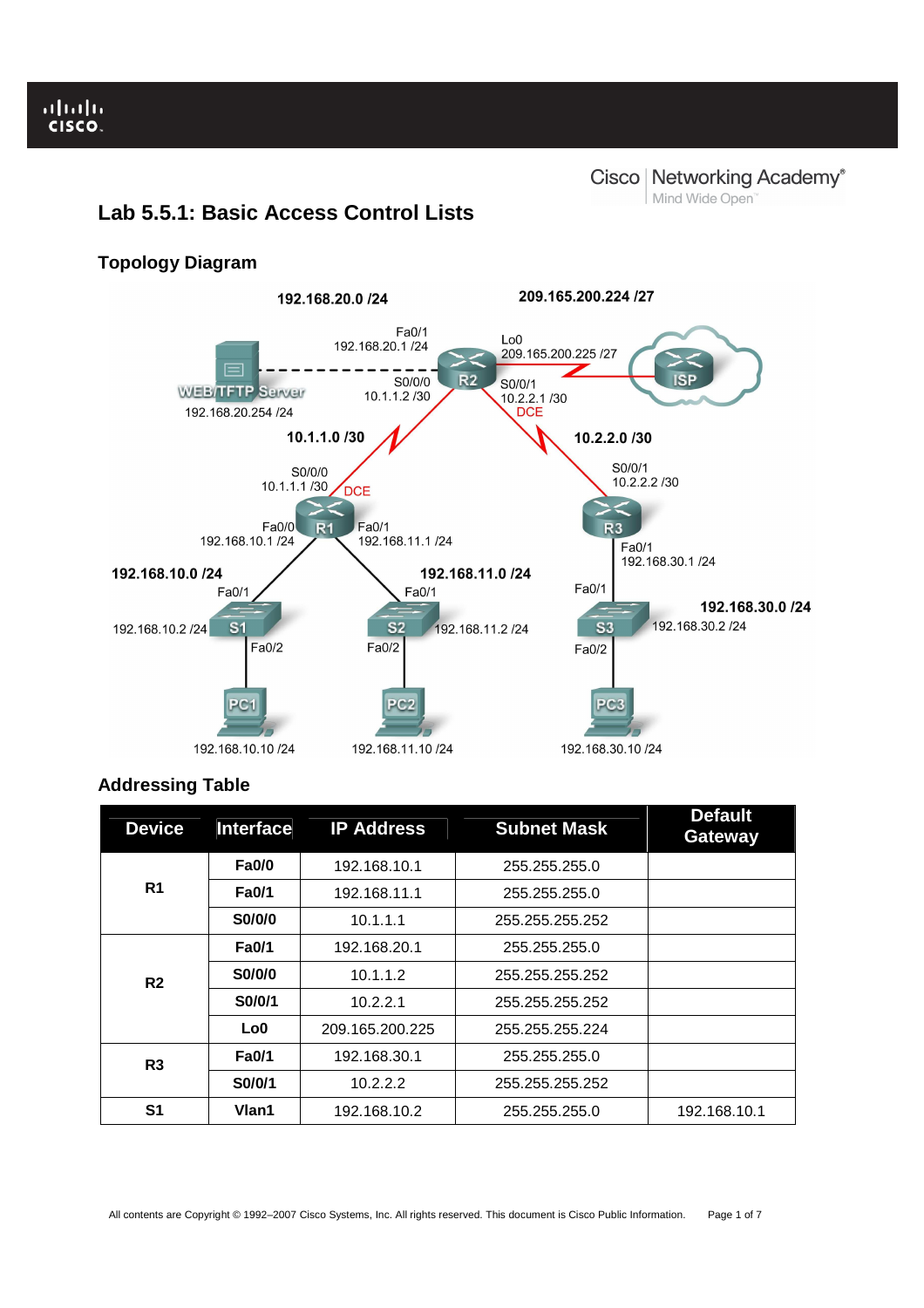| S2                | Vlan1      | 192.168.11.2   | 255.255.255.0 | 192.168.11.1 |
|-------------------|------------|----------------|---------------|--------------|
| S3                | Vlan1      | 192.168.30.2   | 255.255.255.0 | 192.168.30.1 |
| PC <sub>1</sub>   | NIC.       | 192.168.10.10  | 255.255.255.0 | 192.168.10.1 |
| PC <sub>2</sub>   | <b>NIC</b> | 192.168.11.10  | 255.255.255.0 | 192.168.11.1 |
| PC <sub>3</sub>   | <b>NIC</b> | 192.168.30.10  | 255.255.255.0 | 192.168.30.1 |
| <b>Web Server</b> | <b>NIC</b> | 192.168.20.254 | 255.255.255.0 | 192.168.20.1 |

# **Scenario**

In this lab, you will learn how to configure basic network security using Access Control Lists. You will apply both standard and extended ACLs.

# **Task 1: Prepare the Network**

**Step 1: Cable a network that is similar to the one in the topology diagram.** 

**Step 2: Clear any existing configurations on the routers.** 

# **Task 2: Perform Basic Router Configurations**

Configure the R1, R2, R3, S1, S2, and S3 routers and switches according to the following guidelines:

- Configure the router hostname to match the topology diagram.
- Disable DNS lookup.
- Configure an EXEC mode password of **class**.
- Configure a message-of-the-day banner.
- Configure a password of cisco for console connections.
- Configure a password for VTY connections.
- Configure IP addresses and masks on all devices.
- Enable OSPF area 0 on all routers for all networks.
- Configure a loopback interface on R2 to simulate the ISP.
- Configure IP addresses for the VLAN 1 interface on each switch.
- Configure each switch with the appropriate default gateway.
- Verify full IP connectivity using the **ping** command.

# **Task 3: Configuring a Standard ACL**

Standard ACLs can filter traffic based on source IP address only. A typical best practice is to configure a standard ACL as close to the destination as possible. In this task, you are configuring a standard ACL. The ACL is designed to block traffic from the 192.168.11.0/24 network located in a student lab from accessing any local networks on R3.

This ACL will be applied inbound on the R3 serial interface. Remember that every ACL has an implicit "deny all" that causes all traffic that has not matched a statement in the ACL to be blocked. For this reason, add the **permit any** statement to the end of the ACL.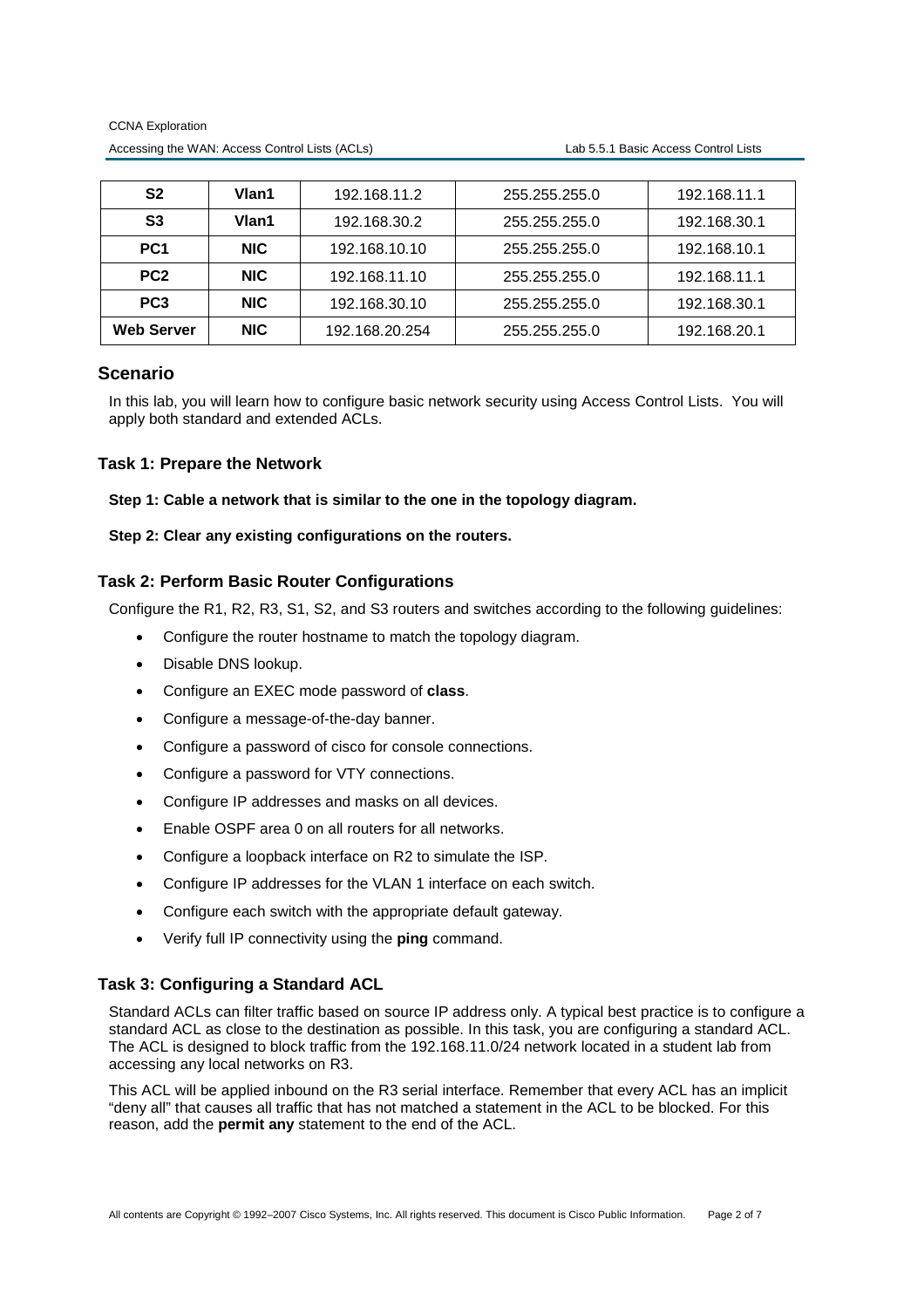Before configuring and applying this ACL, be sure to test connectivity from PC1 (or the Fa0/1 interface on R1) to PC3 (or the Fa0/1 interface on R3). Connectivity tests should be successful before applying the ACL.

#### **Step 1: Create the ACL on router R3.**

In global configuration mode, create a standard named ACL called **STND-1**.

R3(config)#**ip access-list standard STND-1** 

In standard ACL configuration mode, add a statement that denies any packets with a source address of 192.168.11.0/24 and prints a message to the console for each matched packet.

R3(config-std-nacl)#**deny 192.168.11.0 0.0.0.255 log** 

Permit all other traffic.

R3(config-std-nacl)#**permit any** 

#### **Step 2: Apply the ACL.**

Apply the ACL **STND-1** as a filter on packets entering R3 through Serial interface 0/0/1.

```
R3(config)#interface serial 0/0/1 
R3(config-if)#ip access-group STND-1 in 
R3(config-if)#end 
R3#copy run start
```
## **Step 3: Test the ACL.**

Before testing the ACL, make sure that the console of R3 is visible. This will allow you to see the access list log messages when the packet is denied.

Test the ACL by pinging from PC2 to PC3. Since the ACL is designed to block traffic with source addresses from the 192.168.11.0/24 network, PC2 (192.168.11.10) should not be able to ping PC3.

You can also use an extended ping from the Fa0/1 interface on R1 to the Fa0/1 interface on R3.

```
R1#ping ip 
Target IP address: 192.168.30.1 
Repeat count [5]: 
Datagram size [100]: 
Timeout in seconds [2]: 
Extended commands [n]: y 
Source address or interface: 192.168.11.1
Type of service [0]: 
Set DF bit in IP header? [no]: 
Validate reply data? [no]: 
Data pattern [0xABCD]: 
Loose, Strict, Record, Timestamp, Verbose[none]: 
Sweep range of sizes [n]: 
Type escape sequence to abort. 
Sending 5, 100-byte ICMP Echos to 192.168.30.1, timeout is 2 seconds: 
Packet sent with a source address of 192.168.11.1 
U.U.U 
Success rate is 0 percent (0/5)
```
You should see the following message on the R3 console:

\*Sep 4 03:22:58.935: %SEC-6-IPACCESSLOGNP: list STND-1 denied 0 0.0.0.0 -> 192.168.11.1, 1 packet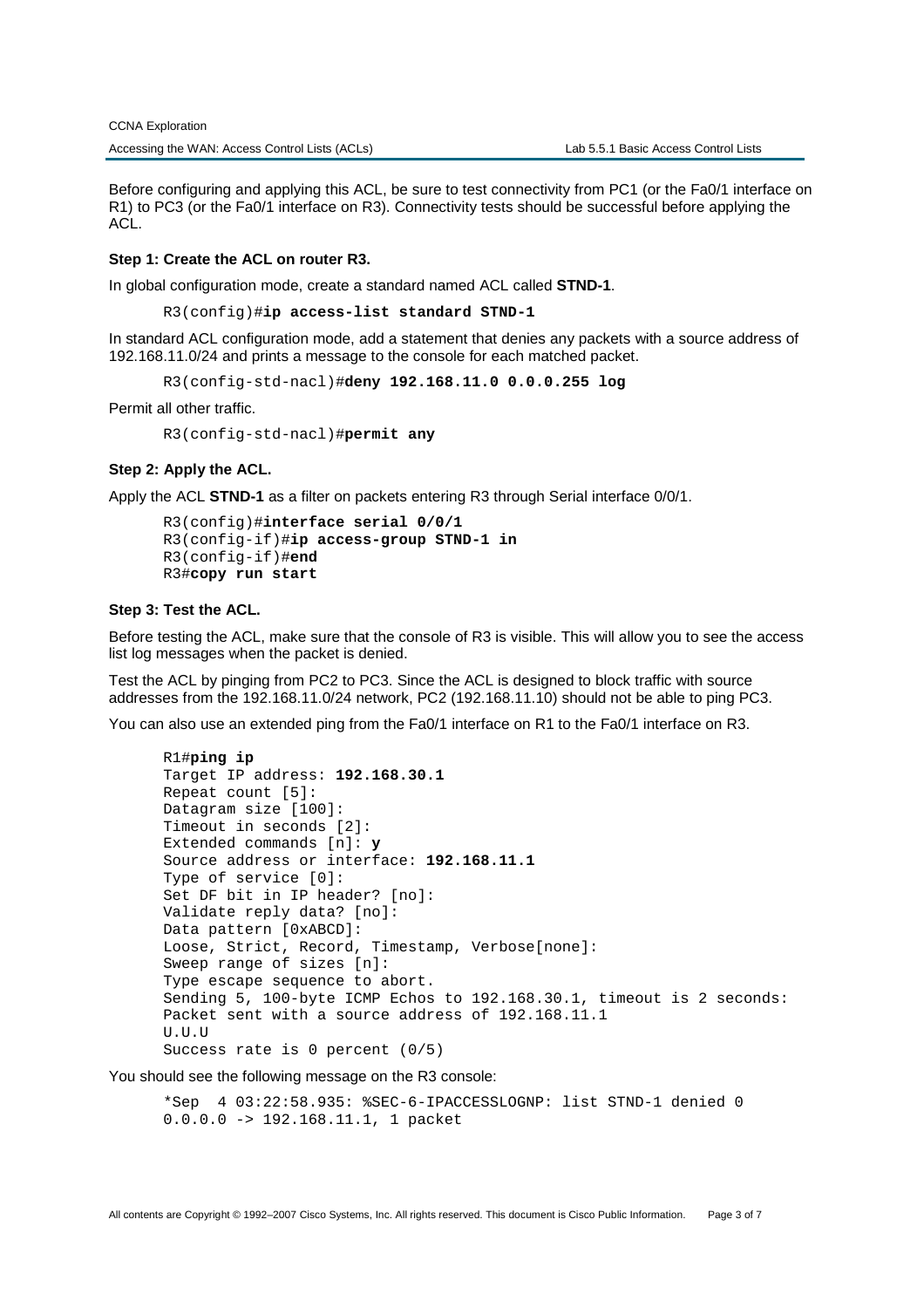In privileged EXEC mode on R3, issue the **show access-lists** command. You see output similar to the following. Each line of an ACL has an associated counter showing how many packets have matched the rule.

Standard IP access list STND-1 10 deny 192.168.11.0, wildcard bits 0.0.0.255 log (5 matches) 20 permit any (25 matches)

The purpose of this ACL was to block hosts from the 192.168.11.0/24 network. Any other hosts, such as those on the 192.168.10.0/24 network should be allowed access to the networks on R3. Conduct another test from PC1 to PC3 to ensure that this traffic is not blocked.

You can also use an extended ping from the Fa0/0 interface on R1 to the Fa0/1 interface on R3.

```
R1#ping ip 
Target IP address: 192.168.30.1 
Repeat count [5]: 
Datagram size [100]: 
Timeout in seconds [2]: 
Extended commands [n]: y 
Source address or interface: 192.168.10.1
Type of service [0]: 
Set DF bit in IP header? [no]: 
Validate reply data? [no]: 
Data pattern [0xABCD]: 
Loose, Strict, Record, Timestamp, Verbose[none]: 
Sweep range of sizes [n]: 
Type escape sequence to abort. 
Sending 5, 100-byte ICMP Echos to 192.168.30.1, timeout is 2 seconds: 
Packet sent with a source address of 192.168.10.1 
!!!!! 
Success rate is 100 percent (5/5), round-trip min/avg/max = 40/43/44 ms
```
### **Task 4: Configuring an Extended ACL**

When greater granularity is required, you should use an extended ACL. Extended ACLs can filter traffic based on more than just source address. Extended ACLs can filter on protocol, source, and destination IP addresses, and source and destination port numbers.

An additional policy for this network states that devices from the 192.168.10.0/24 LAN are only permitted to reach internal networks. Computers on this LAN are not permitted to access the Internet. Therefore, these users must be blocked from reaching the IP address 209.165.200.225. Because this requirement needs to enforce both source and destination, an extended ACL is needed.

In this task, you are configuring an extended ACL on R1 that blocks traffic originating from any device on the 192.168.10.0/24 network to access the 209.165.200.255 host (the simulated ISP). This ACL will be applied outbound on the R1 Serial 0/0/0 interface. A typical best practice for applying extended ACLs is to place them as close to the source as possible.

Before beginning, verify that you can ping 209.165.200.225 from PC1.

#### **Step 1: Configure a named extended ACL.**

In global configuration mode, create a named extended ACL called **EXTEND-1**.

R1(config)#**ip access-list extended EXTEND-1**

Notice that the router prompt changes to indicate that you are now in extended ACL configuration mode. From this prompt, add the necessary statements to block traffic from the 192.168.10.0/24 network to the host. Use the **host** keyword when defining the destination.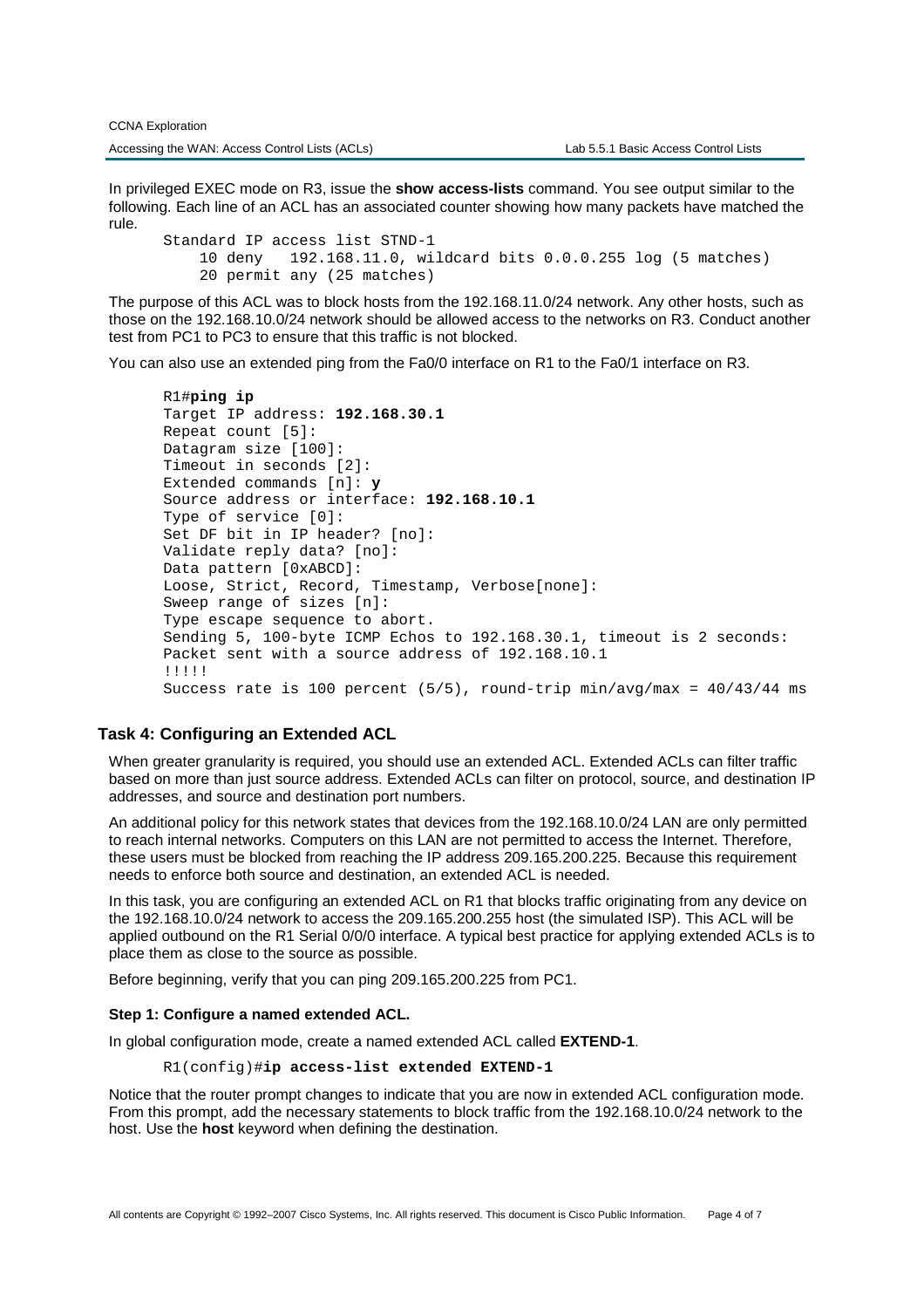CCNA Exploration Accessing the WAN: Access Control Lists (ACLs) Lab 5.5.1 Basic Access Control Lists

R1(config-ext-nacl)#**deny ip 192.168.10.0 0.0.0.255 host 209.165.200.225** 

Recall that the implicit "deny all" blocks all other traffic without the additional **permit** statement. Add the **permit** statement to ensure that other traffic is not blocked.

R1(config-ext-nacl)#**permit ip any any**

# **Step 2: Apply the ACL.**

With standard ACLs, the best practice is to place the ACL as close to the destination as possible. Extended ACLs are typically placed close to the source. The **EXTEND-1** ACL will be placed on the Serial interface, and will filter outbound traffic.

```
R1(config)#interface serial 0/0/0 
R1(config-if)#ip access-group EXTEND-1 out log 
R1(config-if)#end 
R1#copy run start
```
# **Step 3: Test the ACL.**

From PC1, ping the loopback interface on R2. These pings should fail, because all traffic from the 192.168.10.0/24 network is filtered when the destination is 209.165.200.225. If the destination is any other address, the pings should succeed. Confirm this by pinging R3 from the 192.168.10.0/24 network device.

**Note:** The extended ping feature on R1 cannot be used to test this ACL, since the traffic will originate within R1 and will never be tested against the ACL applied to the R1 serial interface.

You can further verify this by issuing the **show ip access-list** on R1 after pinging.

```
R1#show ip access-list
Extended IP access list EXTEND-1 
     10 deny ip 192.168.10.0 0.0.0.255 host 209.165.200.225 (4 matches) 
     20 permit ip any any
```
# **Task 5: Control Access to the VTY Lines with a Standard ACL**

It is good practice to restrict access to the router VTY lines for remote administration. An ACL can be applied to the VTY lines, allowing you to restrict access to specific hosts or networks. In this task, you will configure a standard ACL to permit hosts from two networks to access the VTY lines. All other hosts are denied.

Verify that you can telnet to R2 from both R1 and R3.

#### **Step 1: Configure the ACL.**

Configure a named standard ACL on R2 that permits traffic from 10.2.2.0/30 and 192.168.30.0/24. Deny all other traffic. Call the ACL **TASK-5**.

```
R2(config)#ip access-list standard TASK-5
R2(config-std-nacl)#permit 10.2.2.0 0.0.0.3
R2(config-std-nacl)#permit 192.168.30.0 0.0.0.255
```
## **Step 2: Apply the ACL.**

Enter line configuration mode for VTY lines 0–4.

R2(config)#**line vty 0 4** 

Use the **access-class** command to apply the ACL to the vty lines in the inbound direction. Note that this differs from the command used to apply ACLs to other interfaces.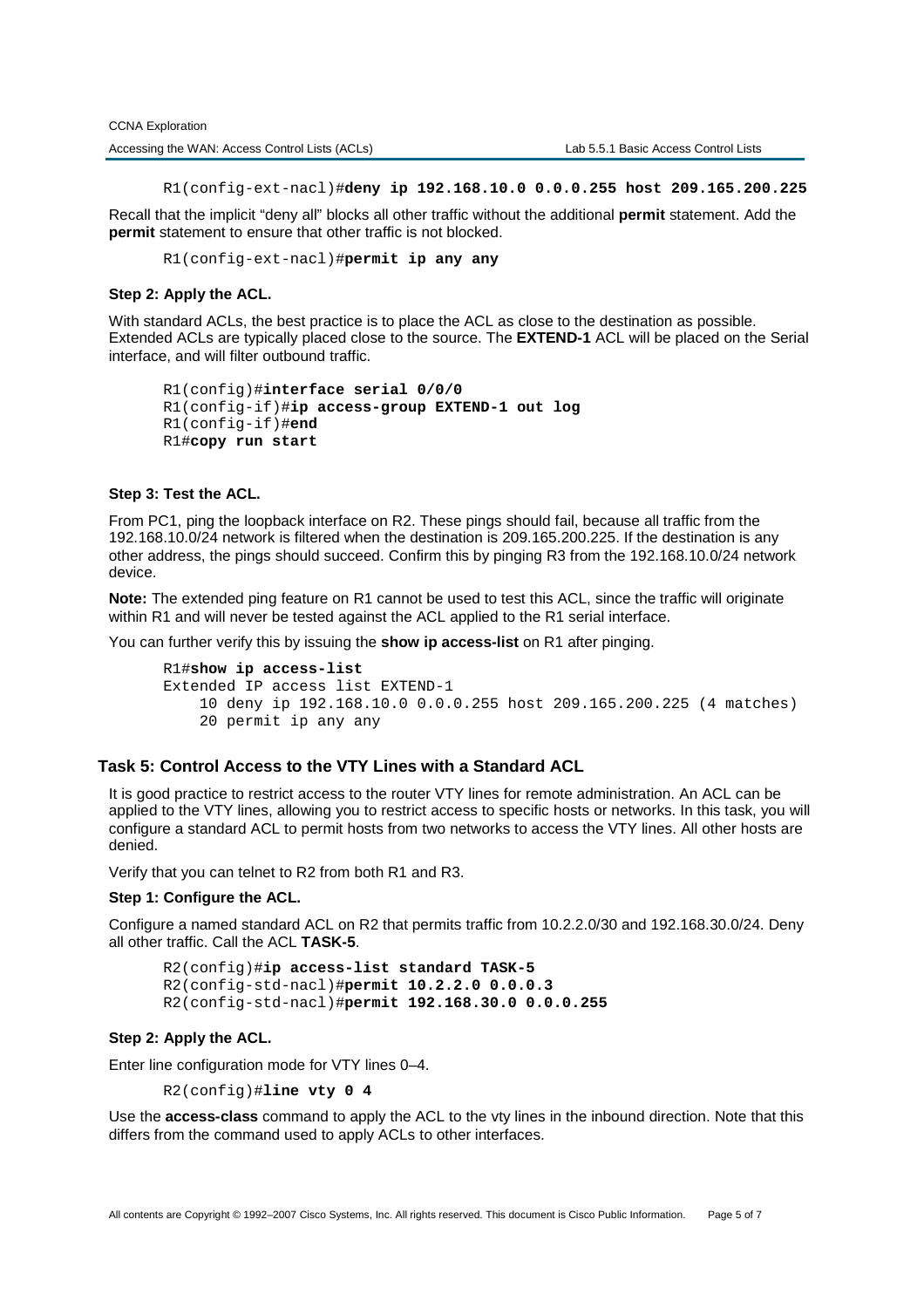R2(config-line)#**access-class TASK-5 in**  R2(config-line)#**end**  R2#**copy run start** 

## **Step 3: Test the ACL**

Telnet to R2 from R1. Note that R1 does not have IP addresses in the address range listed in the ACL TASK-5 permit statements. Connection attempts should fail.

R1# **telnet 10.1.1.2** Trying 10.1.1.2 … % Connection refused by remote host

From R3, telnet to R2. You will be presented with a prompt for the VTY line password.

```
R3# telnet 10.1.1.2
Trying 10.1.1.2 … Open 
CUnauthorized access strictly prohibited, violators will be prosecuted 
to the full extent of the law. 
User Access Verification
```
Password:

Why do connection attempts from other networks fail even though they are not specifically listed in the ACL?

\_\_\_\_\_\_\_\_\_\_\_\_\_\_\_\_\_\_\_\_\_\_\_\_\_\_\_\_\_\_\_\_\_\_\_\_\_\_\_\_\_\_\_\_\_\_\_\_\_\_\_\_\_\_\_\_\_\_\_\_\_\_\_\_\_\_\_\_\_\_\_\_\_\_\_\_\_\_\_\_\_ \_\_\_\_\_\_\_\_\_\_\_\_\_\_\_\_\_\_\_\_\_\_\_\_\_\_\_\_\_\_\_\_\_\_\_\_\_\_\_\_\_\_\_\_\_\_\_\_\_\_\_\_\_\_\_\_\_\_\_\_\_\_\_\_\_\_\_\_\_\_\_\_\_\_\_\_\_\_\_\_\_

#### **Task 6: Troubleshooting ACLs**

When an ACL is improperly configured or applied to the wrong interface or in the wrong direction, network traffic may be affected in an undesirable manner.

#### **Step 1: Remove ACL STND-1 from S0/0/1 of R3.**

In an earlier task, you created and applied a named standard ACL on R3. Use the **show running-config** command to view the ACL and its placement. You should see that an ACL named **STND-1** was configured and applied inbound on Serial 0/0/1. Recall that this ACL was designed to block all network traffic with a source address from the 192.168.11.0/24 network from accessing the LAN on R3.

To remove the ACL, go to interface configuration mode for Serial 0/0/1 on R3. Use the **no ip accessgroup STND-1 in** command to remove the ACL from the interface.

R3(config)#**interface serial 0/0/1** 

R3(config-if)#**no ip access-group STND-1 in** 

Use the **show running-config** command to confirm that the ACL has been removed from Serial 0/0/1.

### **Step 2: Apply ACL STND-1 on S0/0/1 outbound.**

To test the importance of ACL filtering direction, reapply the **STND-1** ACL to the Serial 0/0/1 interface. This time the ACL will be filtering outbound traffic, rather than inbound traffic. Remember to use the **out** keyword when applying the ACL.

R3(config)#**interface serial 0/0/1**  R3(config-if)#**ip access-group STND-1 out**